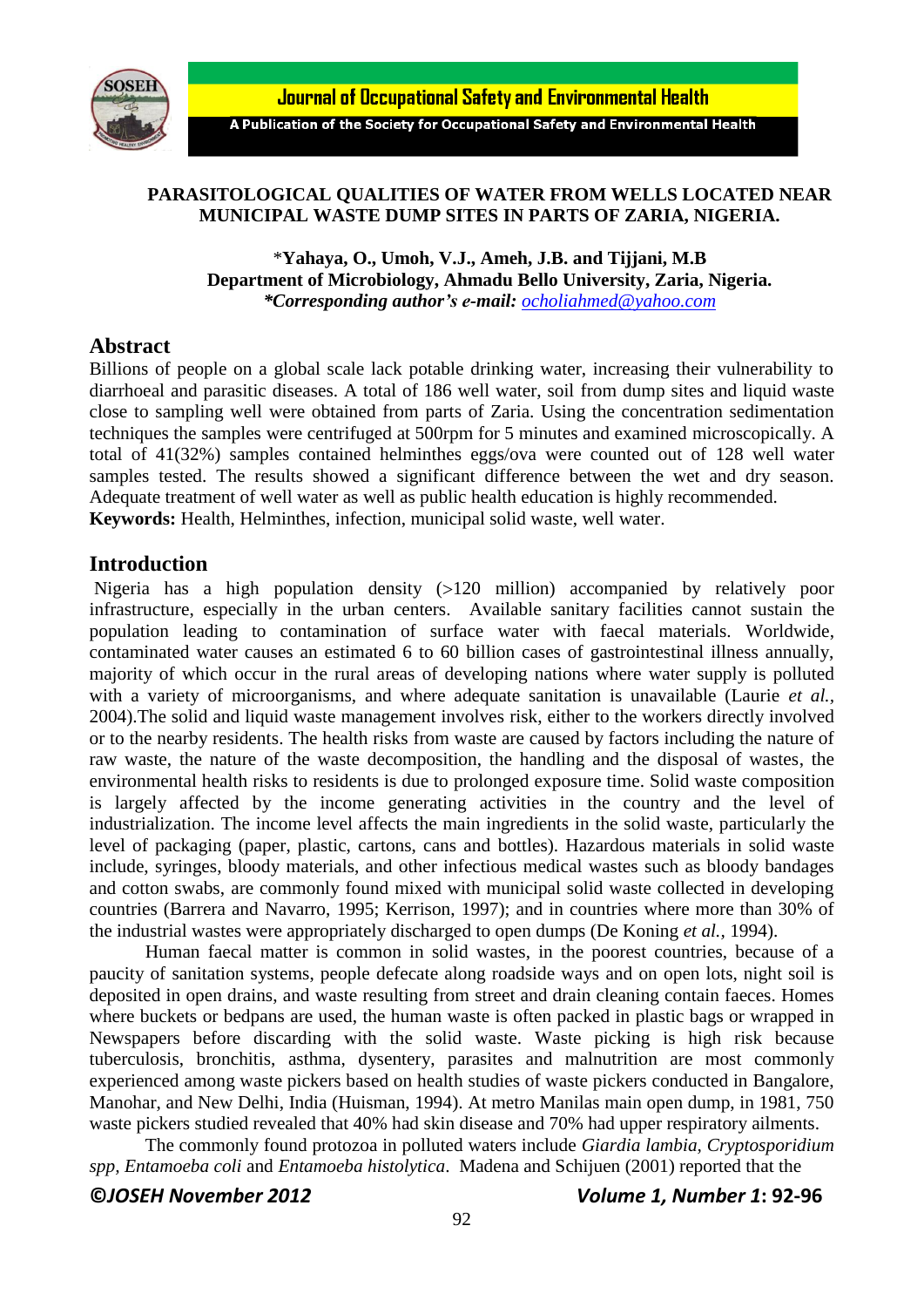### **Yahaya, O., Umoh, V.J., Ameh, J.B. and Tijjani, M.B (2012).Parasitological qualities of water from wells located near municipal waste dump sites in parts of Zaria, Nigeria.**

annual load of *Cryptosporidium* and *Giardia* in domestic water in the Netherlands was about 3.2  $x10^{13}$  and 3.2 x  $10^{14}$  respectively. The routes of infection with these pathogens are mainly home contact, food and water. An important mode of *Cryptosporidium spp* transmission to human is believed to be via drinking and recreational waters and can remain viable for several months (Bessonov, 1992, Fayer *et al.,* 1998). Wild life and sewage out flow can also cause watershed contamination (Hansen and Ongerth, 1991; Atwill *et al*., 1997, State *et al*., 1997, Ewa-Daniel, 1999; Kucznyska and Shelton, 1999). Giardiasis, a water borne disease caused by *Giardia lambia,* and *Entamoeba coli* and *Entamoeba hystolytica*, which causes diarrhoea and fulminating dysentery could become a common problem if polluted water and food are consumed (Simone *et al.,* 2003). Stott *et al.* (1997) reported that raw wastewater examined was found positive for all the above mentioned protozoan cysts.

Solid waste composition is largely affected by the income level of the country and the level of industrialization. Many disease outbreaks have been attributed to contact link between waste dumps site and surface/underground waters. In the early 1970's about 1500 solid waste samples collected and analyzed from 33 Indian cities, *Trichuri trichura,* and *Ascaris lumbricoides* were commonly present (Torres *et al.,* 1991). Stool samples from solid waste collectors and a control group of similar economic background reveal 98% of the solid waste collectors were positive for parasites, while only 33% of the control groups were positive (Bhide and Sundaresan, 1984). Similar stool specimens collected from children working at or whose family worked at the dump site in Bangkok showed that 65% were infected by one or more parasites. Hookworm (*Ancyclostoms duodenale* or *Necator americanus*) was the most prevalent (14%). Of the Helminth's infections, *Giardia lambliae* infection was most prevalent (Konnoth, 1991).

In an experiment carried out in order to determine the profile of potentially pathogenic enteric parasites and bacterial agents in municipal refuse dumps in Ibadan, Nigeria, common parasitic agents of importance to both human and veterinary were found. High degrees of contamination of solid waste dump-site with bacterial and parasitic agents were observed to include *Ascaris lumbricoides, Entamoeba histolytica*, *Strongyloides,* (Adeyeba and Akinbo, 2003). In Olinda, Brazil, Squatters on a site previously used as dump ground showed that 263 out of 270 respondents had intestinal parasites, 150 had three types of parasites and 93 had 2 types. The most common infestation was with *Ascaris lumbricoides* (De-Coura and Ghdji, 1990). Intestinal Nematode like *Ascaris, Trichuris,* hook worm, and *Teania* has been found in polluted water (Stott *et al.*, 1997). The concentration of the enlisted helminthes eggs ranges from 100 to 10000  $(10^2 -$ 10<sup>4</sup>) per gram of faeces. Diseases by helminthes are endemic where waste water is commonly in use (Habbari *et al.,* 1999). This study is aimed at studying the parasitological qualities of well water located around municipal solid waste in parts of Zaria.

#### **Materials And Methods**

*Study Areas***:** The two urban settlements studied were Sabon Gari and Zaria city. Zaria is located on a plateau at a height of about 2200 feet above sea level in the centre of Northern Nigeria and more than 400 miles away from the sea. Zaria  $(11^{\circ} 3^1 N, 70 42^1 E)$  possesses a tropical continental climate. The tropical climate is more pronounced during the dry season, especially in December and January. The mean daily maximum temperature shows a peak in April and a minor one in October. Zaria lies within a region which has a tropical savanna climate with distinct wet and dry seasons. The tropical annual rainfall in Zaria is not high (Mean is about 44.4 inches). The vegetation of the area assumes various shades of green in wet season and turns brown, pale or yellow in the dry season (Mortimore, 1970).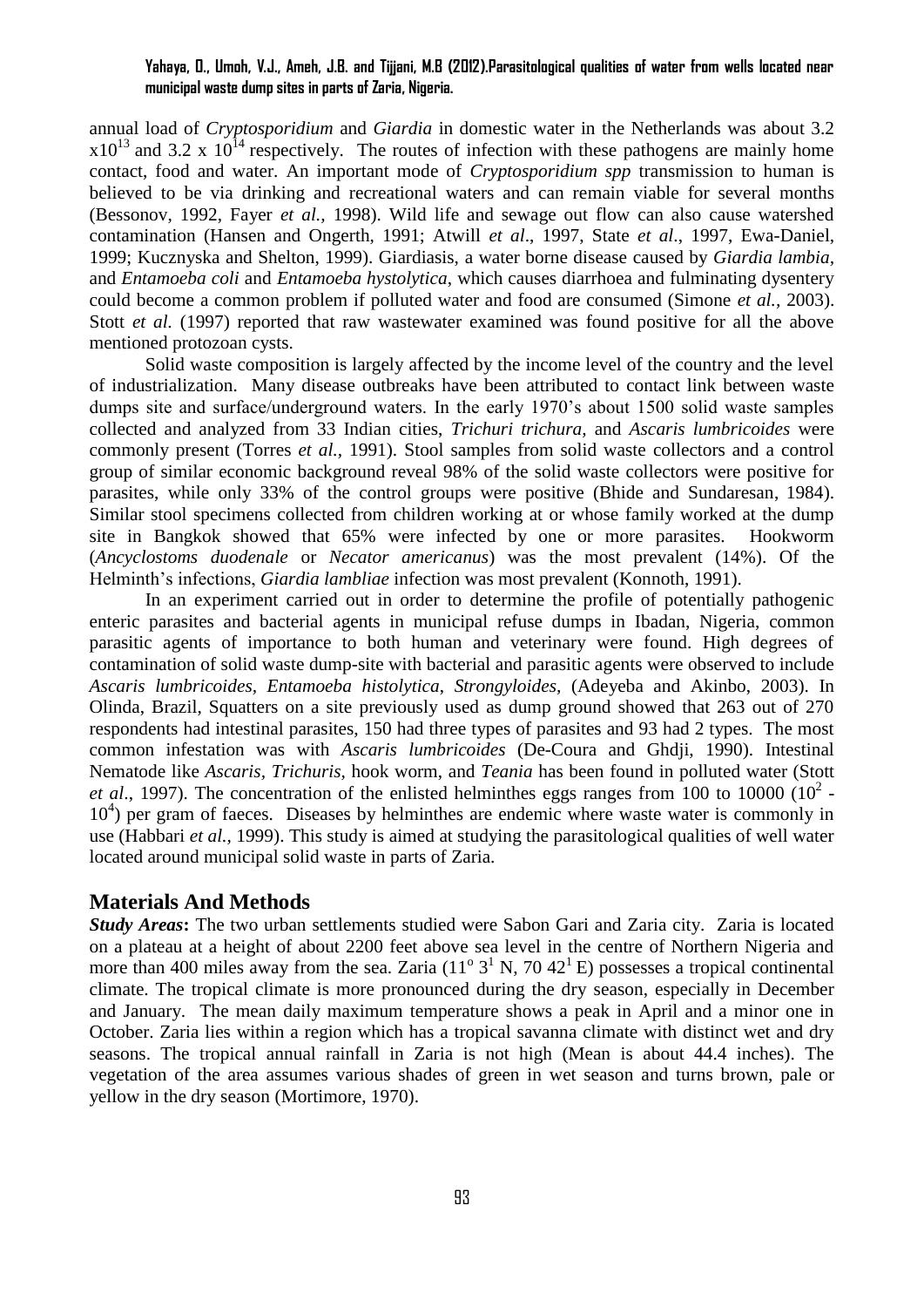*Well water samples collection***:** Sterile 250ml bottles were used in collecting representative water samples from wells using the container (guga) locally made and used in fetching water from the wells. Water collected was covered, and placed in a cooler with ice and transported to the

laboratory for analysis within 6 hours of collection. Similarly 1000ml capacity bottles were used to collect well water samples for physicochemical analysis. All samples were collected between 8.30 am and 10.30 am; and analyzed at the postgraduate laboratory, Department of Microbiology, A.B.U. Zaria.

*Solid waste sample collection***:** The surface soils were collected from waste dumpsites located near wells (W1 to W16), using sterile stainless spoon to a depth of 3cm into a sterile polythene bags. Samples were transported in a cold pack to the laboratory for analysis that was carried out within 6 hour of collection.

*Detection of helminths/ eggs/ larvae***:** The concentration wet mount method was used. The method is designed specifically for the recovery of protozoa cyst, oocyst, spores, helminths and nematode eggs and larvae. The formalin ethyl acetate sedimentation concentration procedure was followed (Habbari *et al.,* 1999). Using the recommended speed and time (500rpm for 10 minutes), 1ml of sample was mixed with 9 ml of neutral buffered 10 percent formaldehyde solution and then with 4 ml of ethyl acetate. Samples were shaken in inverted position for 30 seconds and then centrifuged at 500 rpm for 10 minutes. Sediments were examined by tapping the tube at the bottom before dropping with Pasteur pipette on a glass slide. Ova were identified according to the key proposed by WHO (1993). Counting of helminthes was done by direct microscopic count using the  $40\times$  and 60× objectives respectively.

## **Results and Discussion**

A total of 186 samples from well water, solid waste, and liquid waste samples were examined for both seasons from both Zaria City and Sabon Gari. Out of this number 96 were from well water (48 each from both Zaria city and Sabon Gari), 36 (37.5%) were positive for ova or larvae of helminths. A total of 15 samples were positive for *Ascaris sp*, 5 *Trichuris* sp, 2 *Shistosoma* sp, 6 *Fasciola* sp, 2 hookworm larvae, 5 *Strongyloides sp*, 1 hookworm eggs.

 A total of 72 solid waste samples were collected for this study, (30 from Zaria city and 42 from Sabon Gari) all the samples were positive for helminths. The frequency of isolation were as follows, In Zaria city, 18 (60%) were positive for *Ascaris*, 6 (20%) had *Trichuri,* 1 (3%) had *Shistosoma*, 16 (53%) had *Fasciola*, 5 (30%) for *Strongyloide*s, 2 (6.6%) had hookworm eggs. In Sabon Gari, 13 (30.9%) had *Ascaris*, 2 (4.8%) had *Trichuris* and hookworm eggs each, 5 (11.9%) had *Shistosoma*, 12 (28%) had *Fasciola*, 1 (2.4%) had hookworm larvae, 4 (9.5%) had *Strongyloides*. A total of 18 liquid waste samples were collected from both Zaria city and Sabon Gari.

The level of helminths is expected to be much higher in all the samples considering the level of waste dump but the contrary was observed, composting process leading to increase heat production may have reduced their numbers. The frequent isolation of *Fasciola* sp a common parasite with sheep and cattle from well water and the solid waste shows that there is frequent deposition of animal waste around the wells particularly on the dump site which frequently cross contaminate the wells. Habbari *et. al*. (1999) reported that *Ascaris* and other helminthes were higher in children living in areas where waste water irrigation was used compared to control group in Morocco. Similar study was carried out in India, and was found that 47% of sewage farm workers were positive for Ascariasis*.* In Ibadan Nigeria, municipal refuse dumps had a high number of common parasitic agents of importance to both human and veterinary (Adeyeba and Akinbo, 2003).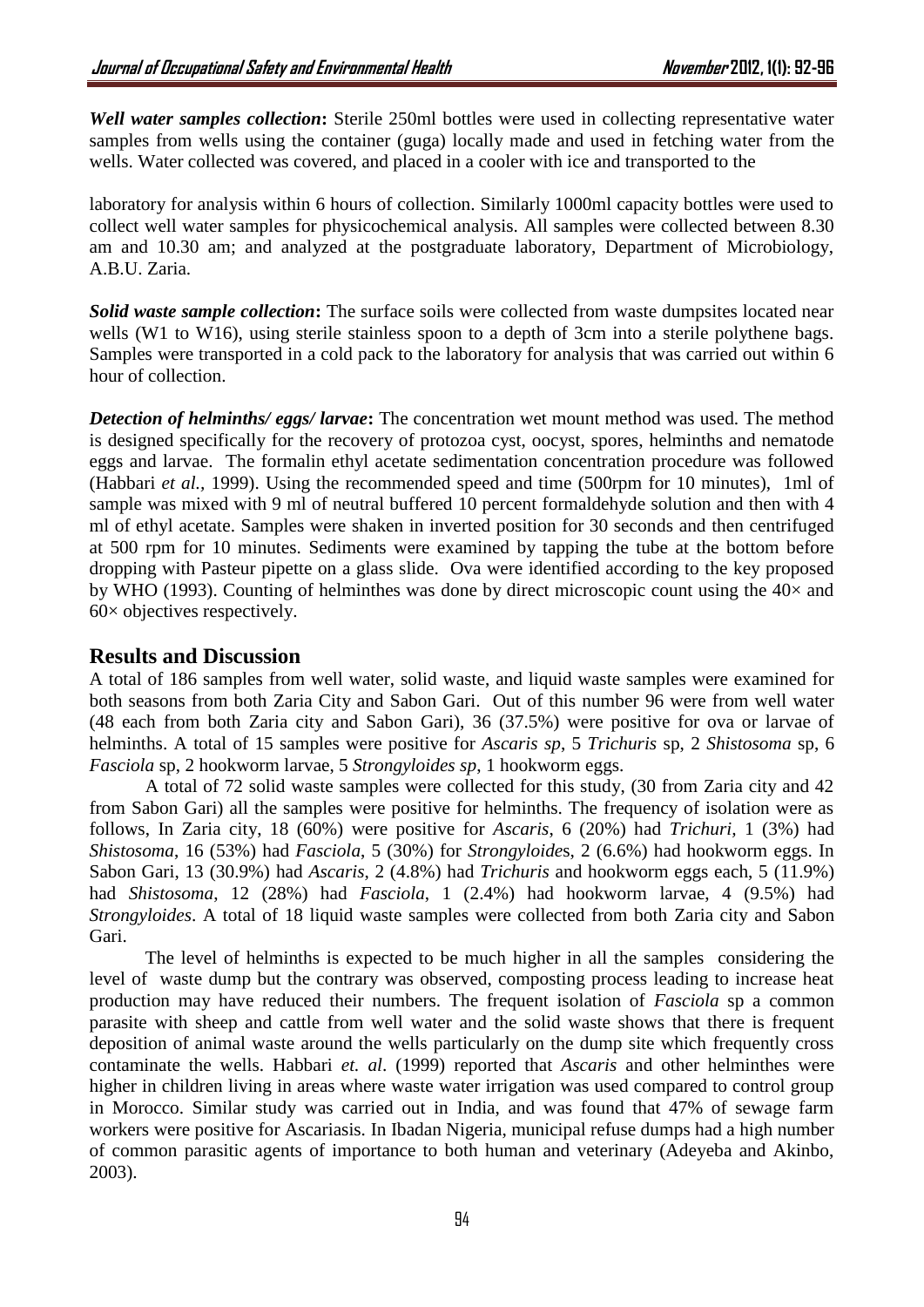### **Yahaya, O., Umoh, V.J., Ameh, J.B. and Tijjani, M.B (2012).Parasitological qualities of water from wells located near municipal waste dump sites in parts of Zaria, Nigeria.**

This is particularly not surprising since adequate sanitary measures are not observed around wells. Nearly all the well water samples examined contained pathogens under study during the study periods.

The results show that well water contain more pathogens during the wet season than the dry season, this is probably because during the dry seasons, the volume of water is usually low with an over exploitation and excessive fetching. During the wet season, many waste materials from the surrounding waste are washed into these wells as runoffs or sipping without any method of runoff control available to protect the wells thereby increasing the parasite counts. A total of 16 wells were used for this study most of which were public wells and two (2) controls. The wells were used for all purposes, including drinking, cooking, and domestic activities as well as watering of animals. All the wells were located in an open space between households usually in open land where municipal solid waste are also openly deposited. All the wells considered for the study were carefully selected based on their nearness to the waste dump sites and municipal liquid waste flow path. Their environment was usually littered with wastes and lacked proper drainage. The situation is particularly worrisome because of the heavy presence of waste materials which also continue to receive many more by the day and wells close by are likely to be under the influence of continued pollution and are physically unpleasant to the eyes. The visual and odorous characteristics of the environment tend to be those that have greatest impact upon the public's assessment of the water quality. The observations made reveal that the liter, rubbish (bottles, can, plastics and polythene waste.), and the runoff derived waste tend to impair the quality of water. Faeces could be seen around the wells, domestic waste could be seen discharged directly from residential houses into and around the wells. Both children and animals were seen to defecate and urinate around the wells.

### **Conclusion and Recommendations**

In the light of the above results, the following conclusions can be drawn. The survey of all the well water quality in the two study areas in both seasons has demonstrated high levels of helminths, which high values can be deleterious to the health. All the wells showed a significant presence of helminths, indicating that animals and human waste are significant source of well water pollution. In view of this study, it is suggested that the poor quality of well water in the study areas could be controlled by improving the sanitary and drainage systems, run-off control systems should be put in place as absence of such control systems has led to water quality problems in the areas. There is need for further investigations of the wells on a routine bases. The waste should be properly disposed and further accurate evaluation and level of spread of the waste should be studied. Adequate treatment of well water as well as public health education is highly recommended.

#### **References**

- Adeyeba, O.A. and Akinbo, J.A. (2003). Profile of potentially pathogenic intestinal parasites and bacterial agents in solid wastes in Ibadan Municipality. *African Journal of Clinical and Experimental Microbiology* . 4 . (1): 31 – 43.
- Atwill, E.R., Sweitzer, A., Perira, M., Gardiner, I., Vanvuren, D. and Boyce, W. (1997). Prevalence and associated risk factor for shedding C*ryptosporidium oocysts* and *Giadia cyst* within feral pig populations in California, *Applied and Enviromnmental Microbiology,*  63:3946-3949.
- Barrera, R. and Navarro, I.C. (1995). Public service deficiencier and aedes aegypti breeding sites in Venezuela. Bulletin of PAHO. *WHO/Pan-American Health Organization*, Washington DC. USA, 29 (3): 193-205.
- Bessonov A.S. (1992), Trichinellosis in the VSSR (1983 1987) Tendency to spreading. *Wiadomosci- parazytologiczne*, 38 ( 3-4) 147-50.